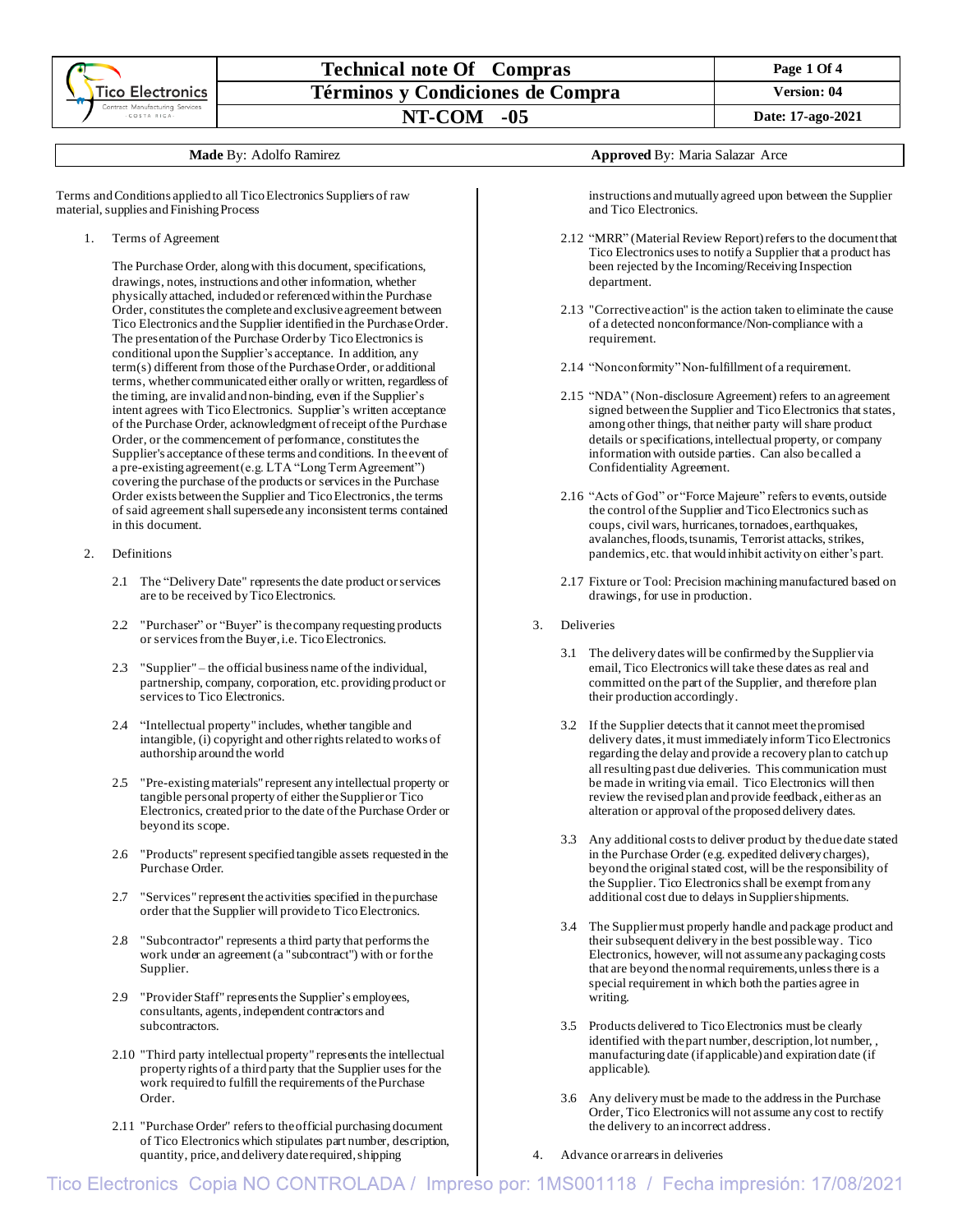|  |                                                 | <b>Technical note Of Compras</b> | Page 2 Of 4                            |  |  |  |
|--|-------------------------------------------------|----------------------------------|----------------------------------------|--|--|--|
|  | Tico Electronics                                | Términos y Condiciones de Compra | <b>Version: 04</b>                     |  |  |  |
|  | Contract Manufacturing Services<br>-COSTA RICA- | $NT-COM -05$                     | Date: 17-ago-2021                      |  |  |  |
|  |                                                 |                                  |                                        |  |  |  |
|  |                                                 | <b>Made By: Adolfo Ramirez</b>   | <b>Approved By: Maria Salazar Arce</b> |  |  |  |
|  |                                                 |                                  |                                        |  |  |  |

- 4.1 Tico Electronics will be able to change the delivery plan as required, either to pull in or push out delivery dates, without additional costs or changes in the unit price set forth in the Purchase Order. Supplier will be notified in writing of such changes. The Supplier shall do its best to implement the requested changes as soon as possible. All changes to delivery dates shall be subject to Supplier approval.
- 4.2 Except for the delivery dates specified and agreed upon in the Purchase Order, any other estimate, plan, or forecast provided by Tico Electronics shall only be used by the Supplier for production planning purposes. Tico Electronics is not obligated or committed to buying said quantities by those dates.
- 5. Prices

5.1 Tico Electronics will pay the agreed upon price as stated in the quotation provided by the Supplier and stipulated in the Purchase Order. No price changes will be accepted once the Purchase Order has been confirmed and accepted. In the case that the Supplier is no longer willing to meet the price as originally stated, Tico Electronics reserves the right to cancel the Purchase Orderwithout incurring any additional expense.

- 6. Terms of payment
	- 6.1 Tico Electronics will pay the Supplier's invoice per the terms stated in the Purchase Order.
- 7. Quality and Inspection (for products that apply)
	- 7.1 All products delivered to Tico Electronics must comply with all quality specifications indicated in the drawings, and/or technical specifications for the product.
	- 7.2 All product must be accompanied by its certificate of compliance (CofC), Certificate of Material, MSDS (material safety data sheet) as applicable, along with any other requirement(s) stated in Tico Electronics' Supplier Quality Requirements form NT-COM-02, available on our website [www.ticoelectronics.com](http://www.ticoelectronics.com/)under the Quality tab.
	- 7.3 Payment of invoices is subject to the Quality department's approval, by approved inspection of product listed and invoiced.
	- 7.4 In the case of product or service (e.g. finishing) reject due to a quality non-conformance, Tico Electronics will send a MRR (materials reject report) to the Supplier to inform them of the reason for the rejection. The Supplier shall then respond as soon as possible regarding the disposition of the non-conforming parts: replacement, return of the item(s) for review and verification, or scrap/disposal at Tico Electronics.
	- 7.5 Any costs incurred during rework of a non-conforming product will be assumed by the Supplier, to be applied as a credit against payment of the invoice. The Supplier reserves the right to perform the rework at their facility but will be responsible for transportation cost of said non-conforming product.
	- 7.6 If the Supplier discovers that there is a no-conformity or suspects one to exist in any of the products or services delivered to Tico Electronics, the Supplier must immediately send written notification (within 24 hours of discovery). The notification shall include:

# 7.6.1 The part number of the product or service in

- question,
- 7.6.2 A description of the no-conformity.<br>7.6.3 The quantity, shipment date, purcha
	- The quantity, shipment date, purchase order number, and carrier tracking number of the shipment.
- 7.6.4 Any previous reports of this non-conformity.
- 7.7 Fixtures or Tool: for the manufacture of these components the following is requested from the suppliers:
	- 7.7.1 Any indication of modification to the component that is not in the plan must be authorized in writing by a person from Tico Electronics with the respective authority.
	- 7.7.2 All the parts must be packaged individually, avoiding the damage between parts and labeled to identify each part of the fixture.
	- 7.7.3 The Seller must mark the parts according to the PN indicated in the engineering drawing.
- Records inspection
	- 8.1 The Suppliershall retain complete and accurate records showing traceability of products provided to Tico Electronics. Documents should be kept In accordance with the requirements referenced in Tico electronics Supplier Quality Record form NT-COM-02, available on the website.

The documents to be kept are:

- 8.1.1 Production Travelers/Work Orders
- 8.1.2 Inspection logs and checklists
- 8.1.3 Materials Certificates (raw material, chemicals, etc.)
- 8.1.4 Certificates of Conformity
- 8.1.5 Invoices
- 8.1.6 Certificates of subcontracted processes (chemical
- and thermal treatments, inspections, etc.)
- 9. SUB-CONTRACTING
	- 9.1 The Supplier agrees to obtain the buyer's written approval before subcontracting for this purchase order or any part therefore; however, this requirement does not apply to the purchase of standard commercial supplies or raw materials in which the Supplier incorporates or modifies into the product supplied to Tico Electronics.
	- 9.2 The sub-contracted process shall be handled under the following terms:
		- 9.2.1 The Suppliermust visually inspect the parts sent by Tico Electronics to report any esthetic anomaly that may generate a non-conformity. Supplier shall also confirm the quantity of parts shipped matches the shipping documents (e.g. Commercial Invoice). Supplier shall immediately report these and any other issues to Tico Electronics for review and possible return. Tico Electronics shall assume any related transportation costs if applicable.
		- 9.2.2 During the subcontracted process the Supplier shall isolate any damaged parts, and physically mark them with red tape or tag them with "SCRAP" in order to prevent these parts from mixing with good parts.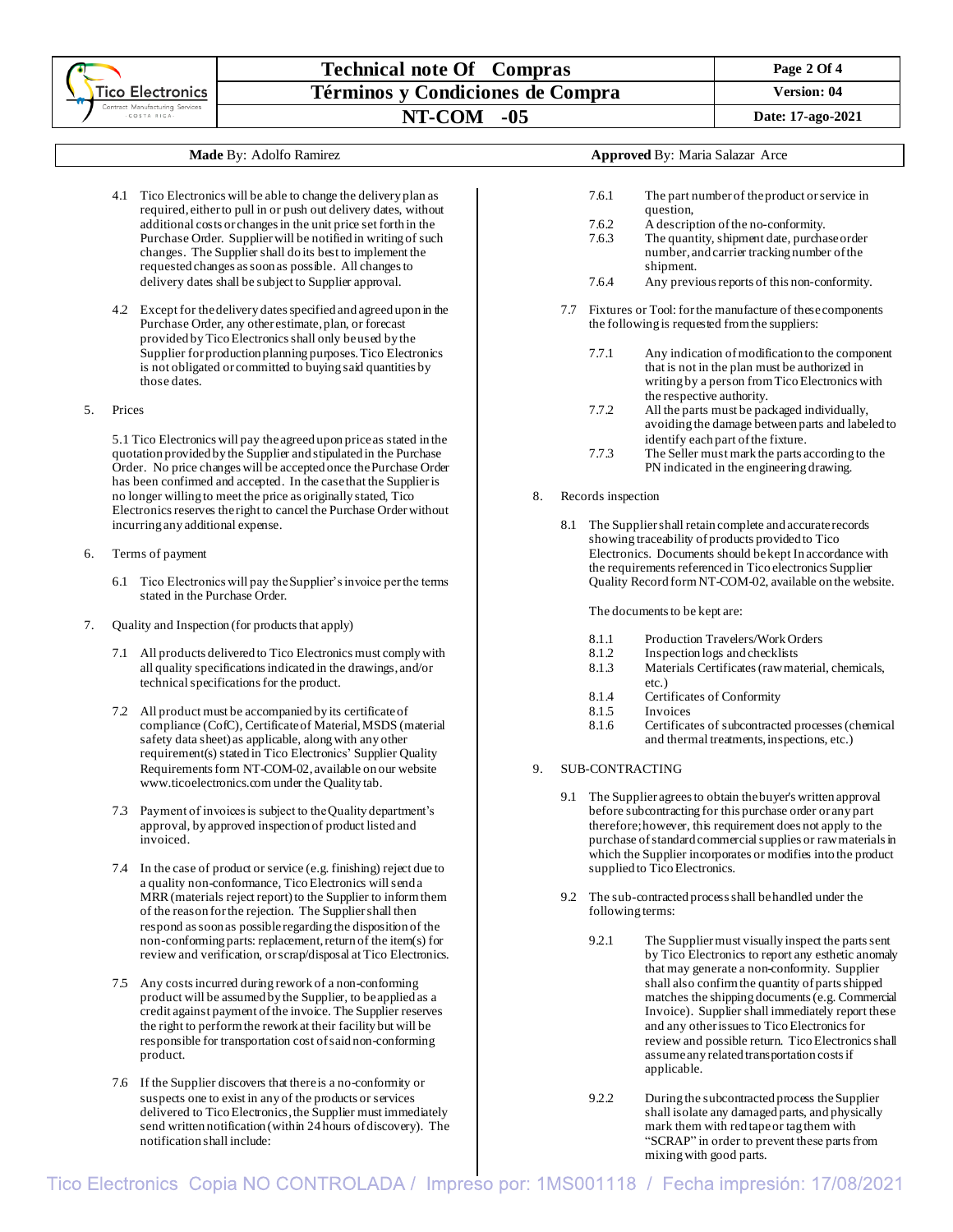### **Technical note Of Compras** Page 3 Of 4 **Términos y Condiciones de Compra Version:** 04 **NT-COM -05 Date: 17-ago-2021**

#### **Made** By: Adolfo Ramirez

- 9.2.3 If during the process the Supplier detects a disproportionate amount of damaged parts, Supplier shall stop processing and assess if the processis outside of control limits. If so, the Supplier must notify Tico Electronics to determine whether to send a technical or quality representative to assess the process, or to send replacement parts.
- 9.2.4 With each of the partial deliveries, the supplier must inform the total number of damaged parts according to the purchase order that is in process. Tico Electronics must be posting the damaged parts for each purchase order separately, so that when it finishes the same make a total count of the red pieces.
- 9.2.5 The percentage of acceptable SCRAP is a 3%, therefore, an economic indemnity must be paid to Tico Electronics, equivalent to the cost of the raw material damaged, if any, or the cost of the part before being shipped (raw material + machining + finishing  $+$  assembly) for each of the parts damaged by the supplier Or, the payment will be for the amount that exceeds the  $3\%$ .
- 9.2.6 Are excluded from these charges by Scrap any development of prototype, lots of very low volume and parts with a degree of complexity quite high, all these exceptions will be analyzed between buyer and supplier separately, this payment only applies to production work, previously approved by FAI.
- 9.2.7 When the final batch of parts is ready to be sent to Tico Electronics, it must be coordinated with the corresponding Buyer to determine if the scrap parts must be returned to Tico electronics or retained by the service provider.
- 9.2.8 (only for national suppliers)The vendor must send the assigned DUA number as well as the partial word on the invoice if it is a partial delivery of the lot, so that the incoming staff of Tico Electronics identifies the Sub contract for the control of the remaining outstanding parts.
- 9.2.9 (only for national suppliers) If the delivery is for the total of the work, in the same way the number of DUA is requested identified on the invoice and if the work had red parts, the red parts identified and separated from the group of good parts must be sent, or a report of Scrap where it is Cantabile Hoist the red pieces.
- 9.2.10 If the red pieces of scrap or the scrap report is not delivered, the work will not be terminated and until one of the two is received that provesthe total entry of the same piecesis the same that came out, the payment of the corresponding invoice will be processed.
- 9.2.11 When there are quality rejections in the parts delivered, the following options will be given:
	- 9.2.11.1 If the parts cannot be reworked, the supplier must send a credit note corresponding to what exceeds 3% of Scrap accepted

|  |  |  |  | Approved By: Maria Salazar Arce |  |
|--|--|--|--|---------------------------------|--|
|--|--|--|--|---------------------------------|--|

|     | 9.2.11.2<br>9.2.11.3            | The supplier must reprocess the parts if it is<br>possible to make the Re-work.<br>(if applies) Tico Electronics will take care of<br>the rework of the pieces only and<br>exclusively if it is a minimum rework and it<br>has the capacity, machines or personnel to<br>do it, each case will be evaluated separately<br>between both parties.                                                                                                                                                                                                           |  |  |  |  |
|-----|---------------------------------|-----------------------------------------------------------------------------------------------------------------------------------------------------------------------------------------------------------------------------------------------------------------------------------------------------------------------------------------------------------------------------------------------------------------------------------------------------------------------------------------------------------------------------------------------------------|--|--|--|--|
| 10. | Declarations and guarantee      |                                                                                                                                                                                                                                                                                                                                                                                                                                                                                                                                                           |  |  |  |  |
|     | 10.1.1                          | 10.1 The supplier declares and guarantees:<br>He has all the power to expose and fulfill the<br>obligations of the purchase order that Tico<br>Electronics Sends.                                                                                                                                                                                                                                                                                                                                                                                         |  |  |  |  |
|     | 10.1.2                          | He has the right to not accept a purchase order<br>whose price or payment terms cannot be fulfilled.                                                                                                                                                                                                                                                                                                                                                                                                                                                      |  |  |  |  |
|     | 10.1.3                          | The work to be done in order to comply with the<br>purchase order does not infringe the rights of<br>intellectual property, rights of publicity or<br>privacy, or any other right of third legal in<br>accordance with the current law of the<br>Government that governs it.                                                                                                                                                                                                                                                                              |  |  |  |  |
|     | 10.1.4                          | will not disclose confidential information in any<br>case or intellectual property of any of the two<br>parties.                                                                                                                                                                                                                                                                                                                                                                                                                                          |  |  |  |  |
|     | 10.1.5                          | The work done by the supplier meets the<br>specifications demanded by Tico Electronics.                                                                                                                                                                                                                                                                                                                                                                                                                                                                   |  |  |  |  |
|     | 10.1.6                          | Meets all quality requirements exposed in the NT-<br>COM-02.                                                                                                                                                                                                                                                                                                                                                                                                                                                                                              |  |  |  |  |
|     | 10.1.7                          | You will not disclose any information that can<br>identify an individual (personal data) that works<br>for Tico Electronics.                                                                                                                                                                                                                                                                                                                                                                                                                              |  |  |  |  |
|     | 10.1.8                          | He must not consent to or allow the use of<br>blackmail in order to obtain business with Tico<br>Electronics, but he must denounce to the<br>management any person who incites to do so.                                                                                                                                                                                                                                                                                                                                                                  |  |  |  |  |
|     | 10.1.9                          | For a period of 48 months since PO acceptance by<br>the Buyer, all the supplied products must comply<br>all the specifications and requirements of the<br>regarding Purchase Order, will be fit for your<br>intended use, shall be free of defects in materials<br>and workmanship. To the extent that the products<br>are not manufactured in accordance with the<br>detailed designs and specifications provided by<br>the Buyer, the Supplier shall replace the products<br>or fail to credit the money for the value of the<br>products to the Buyer. |  |  |  |  |
| 11. | Access to supplier's facilities |                                                                                                                                                                                                                                                                                                                                                                                                                                                                                                                                                           |  |  |  |  |

11.1 The buyer, Buyer's customers, and Regulatory authorities will have access to the facilities of the supplier, and all others involved in this order, where they will have access to all procedures, practices, processes, associated documents and records related to any aspect of the execution of Purchase orders between buyer and Supplier, all this under the terms of information privacy of all parties involved contained in the previously signed NDA.